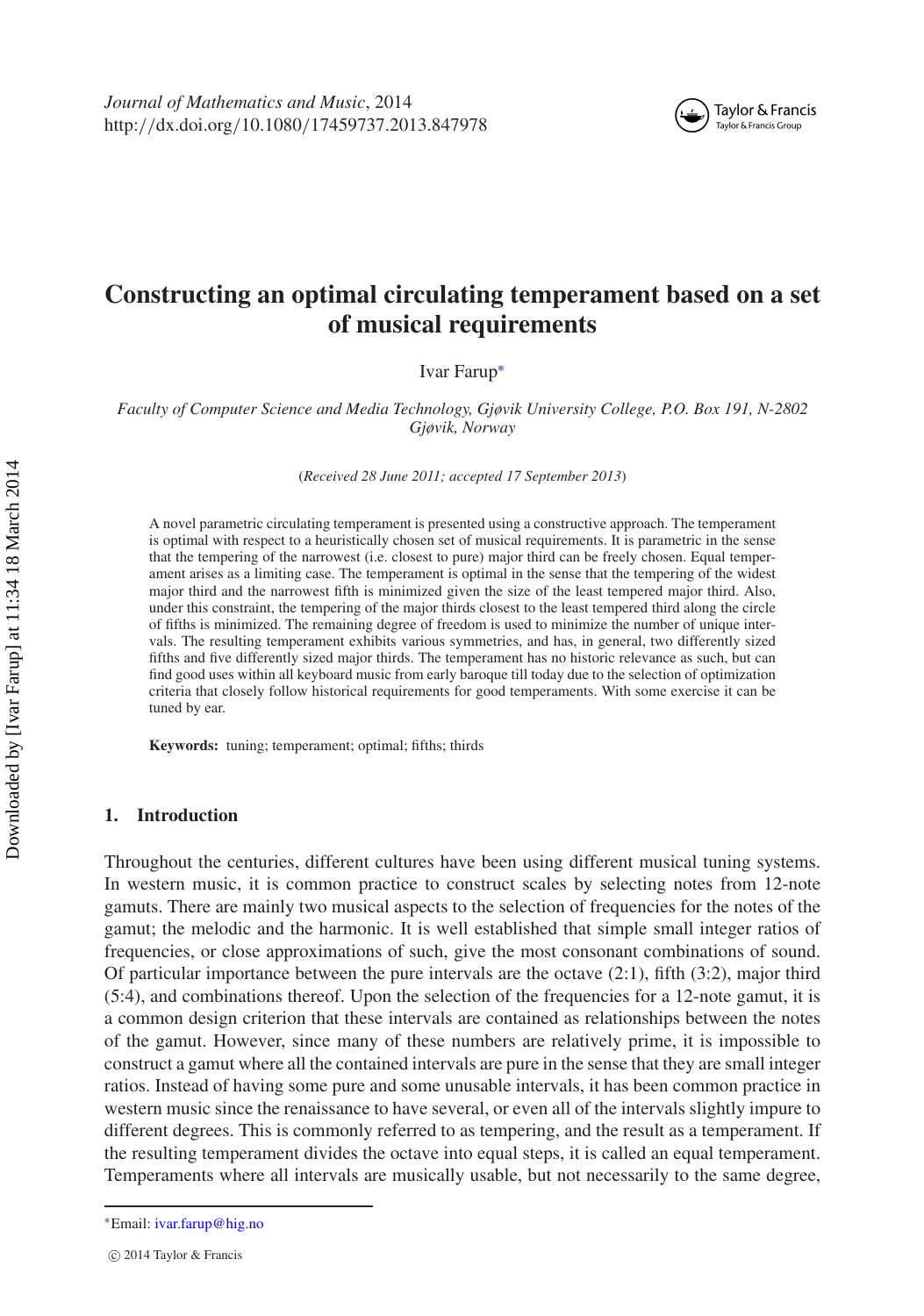are referred to as circulating temperaments. For a thorough introduction to the theory of tuning and temperaments, see, e.g. [Benson](#page-13-0) [\(2007](#page-13-0)).

Many historical temperaments remain known to our time, and they have different properties in terms of to which degree they favour specific keys and tonalities, and in terms of the number of distinct intervals. An extensive overview of historical temperaments was provided by [Lindley](#page-13-1) [\(1987\)](#page-13-1). Recently, [Duffin](#page-13-2) [\(2007](#page-13-2)) argued strongly against the common practice of using equal temperament for the performance of historical music. He also argued that the number of distinct intervals in a temperament should be minimized, and thus advocated the use of meantone temperaments [\(Duffin 2000](#page-13-3)).

Particular interest has been paid to the temperament allegedly intended by Johann Sebastian Bach in his "Das Wohltemperierte Clavier". It is by now fairly well agreed that he did not intend the use of equal temperament but instead a non-equal circulating temperament. Several hypothetical reconstructions of Bach's temperament have been made, including the ones by Kelletat (see [Benson 2007\)](#page-13-0), [Kellner](#page-13-4) [\(1977\)](#page-13-4), [Barnes](#page-13-5) [\(1979\)](#page-13-5), [Lehman](#page-13-6) [\(2005a](#page-13-6), [2005b\)](#page-13-7), [Jencka](#page-13-8) [\(2005](#page-13-8); [2011](#page-13-9)), [O'Donnell](#page-13-10) [\(2006\)](#page-13-10). Contrary to Duffin, Lehman argued that a temperament should have many differently sized intervals in order to achieve key personalities. [Amiot](#page-13-11) [\(2009\)](#page-13-11) demonstrated that Lehman's temperament is superior to other temperaments known to be available at Bach's time with respect to a goodness measure based upon the Fourier transform of the resulting musical scales, but did not compare it to other suggested Bach temperaments.

Sethares [\(1994\)](#page-14-0) invented a system with adaptive tuning, i.e. a tuning that adapts continuously and automatically to the combination of notes being played. Amongst keyboard instruments, however, such approaches can only be used for electronic or electronically controlled instruments. A measurement of goodness-of-fit which aims to be objective was developed by [Hall](#page-13-12) [\(1973\)](#page-13-12). The measure was based on the relative importance of keys and intervals, and was constructed as a weighted average of the tempering of these. [Goldstein](#page-13-13) [\(1977\)](#page-13-13) proposed a method to construct an optimal temperament. The goal of the method was to minimize the impurity of all fifths and major and minor thirds. He showed that several historical temperaments could be seen as optimal with respect to this criterion under different constraints. [Sethares](#page-14-1) [\(1993\)](#page-14-1) developed a cons[onance metric based upon the perceptual data of](#page-14-2) [Plomp and Levelt](#page-13-14) [\(1965\)](#page-13-14). Sankey and Sethares [\(1997\)](#page-14-2) used this metric to construct an optimized temperament for the music of Domenico Scarlatti. [Polansky et al.](#page-14-3) [\(2008\)](#page-14-3) followed a similar path, but introduced the use of all intervals in all keys, and set individual priorities or weights to the keys and intervals. In this way, they were able to reconstruct historical temperaments such as Werckmeister III, Young's temperament [\(Benson 2007\)](#page-13-0) and equal temperament quite closely. Recently, [Milne et al.](#page-13-15) [\(2011\)](#page-13-15) developed a similarity metric for pitch collections based on the novel concept of expectation tensors.

In the current paper, a different approach is followed. Instead of defining an objective metric of consonance as a starting point, a set of musical requirements is chosen. The criteria aim to follow historical temperaments, and can therefore be subject to debate. However, it is shown that given the choice of prioritized musical requirements, a parametric temperament that is optimal with respect to the selected requirements can be constructed. The following set of requirements is chosen and prioritized as follows: (1) there should be no wide fifths and no narrow major thirds, since wide fifths or narrow major thirds lead to unnecessarily strong tempering of other intervals. (2) There must be a tonal centre corresponding to the least tempered major third, and the major thirds closest to this tonal centre along the circle of fifths should have priority over the more distant ones. (3) The temperament should be as symmetric as possible about the tonal centre in terms of the major thirds. In other words, if *C* is chosen as the tonal centre, flat keys should not be favoured over sharps or vice versa. (4) The resulting number of unique intervals in the temperament should be kept as low as possible. (5) No interval must be tempered more than absolutely necessary in order to obey the other criteria.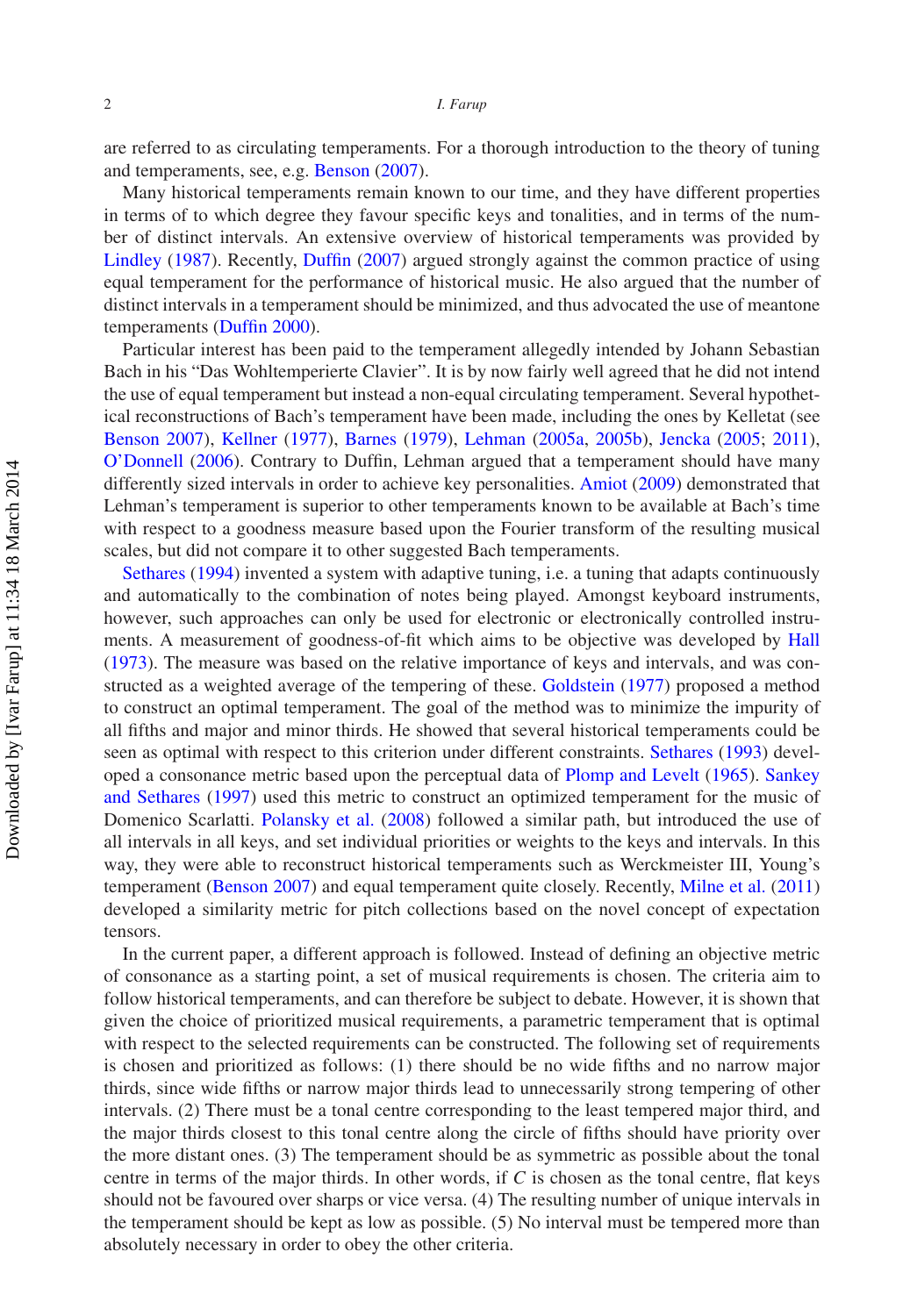## **2. Developing the temperament**

## **2.1.** *Notation and definitions*

Start by numbering the 12 notes along the circle of fifths (Figure [1\)](#page-2-0), by  $i \in \{0, \ldots, 11\}$ , such that  $C = 0$ ,  $G = 1$ , etc., using enharmonic equivalences, e.g.  $D \# = E \flat = F \flat \flat$ , etc. as commonly done for 12-note temperaments.

A temperament is completely described when, e.g. the sizes of the 12 fifths are known. Let *f* (*i*) denote the tempering of the upward fifth starting at note *i* as measured on a logarithmic scale. In particular,  $f(0)$  is the tempering of the fifth  $C-G$ . If  $f(i) = 0$ , the fifth from note *i* is pure. If  $f(i) < 0$ , the fifth is narrow, and if  $f(i) > 0$ , it is wide. In order to close the circle of fifths, the total tempering of the fifths must add up to the Pythagorean comma [\(Benson 2007](#page-13-0))

<span id="page-2-1"></span>
$$
\sum_{i=0}^{11} f(i) = -P.
$$
 (1)

For convenience, the notation  $\tilde{f}$  is introduced for the periodic extension with period 12 of the function *f*. In other words  $\tilde{f}(i) = f(i)$  for  $i \in \{0, 1, 1\}$  and  $\tilde{f}(i) = \tilde{f}(i + 12n)$  for  $n \in \mathbb{Z}$ .

Let  $t(i)$  denote the tempering of the upward major third starting at note  $i$ . The major third is made up of four consecutive fifths. If these fifths are all pure, the resulting interval is a Pythagorean major third, which is one syntonic comma, *S*, wide. Thus, using periodic extensions as above

<span id="page-2-2"></span>
$$
\tilde{t}(i) = S + \sum_{j=i}^{i+3} \tilde{f}(j).
$$
 (2)

Similar equations can be constructed for the other intervals of the scale when needed.



<span id="page-2-0"></span>Figure 1. The circle of fifths. The numbers indicate the numbering system used throughout the text.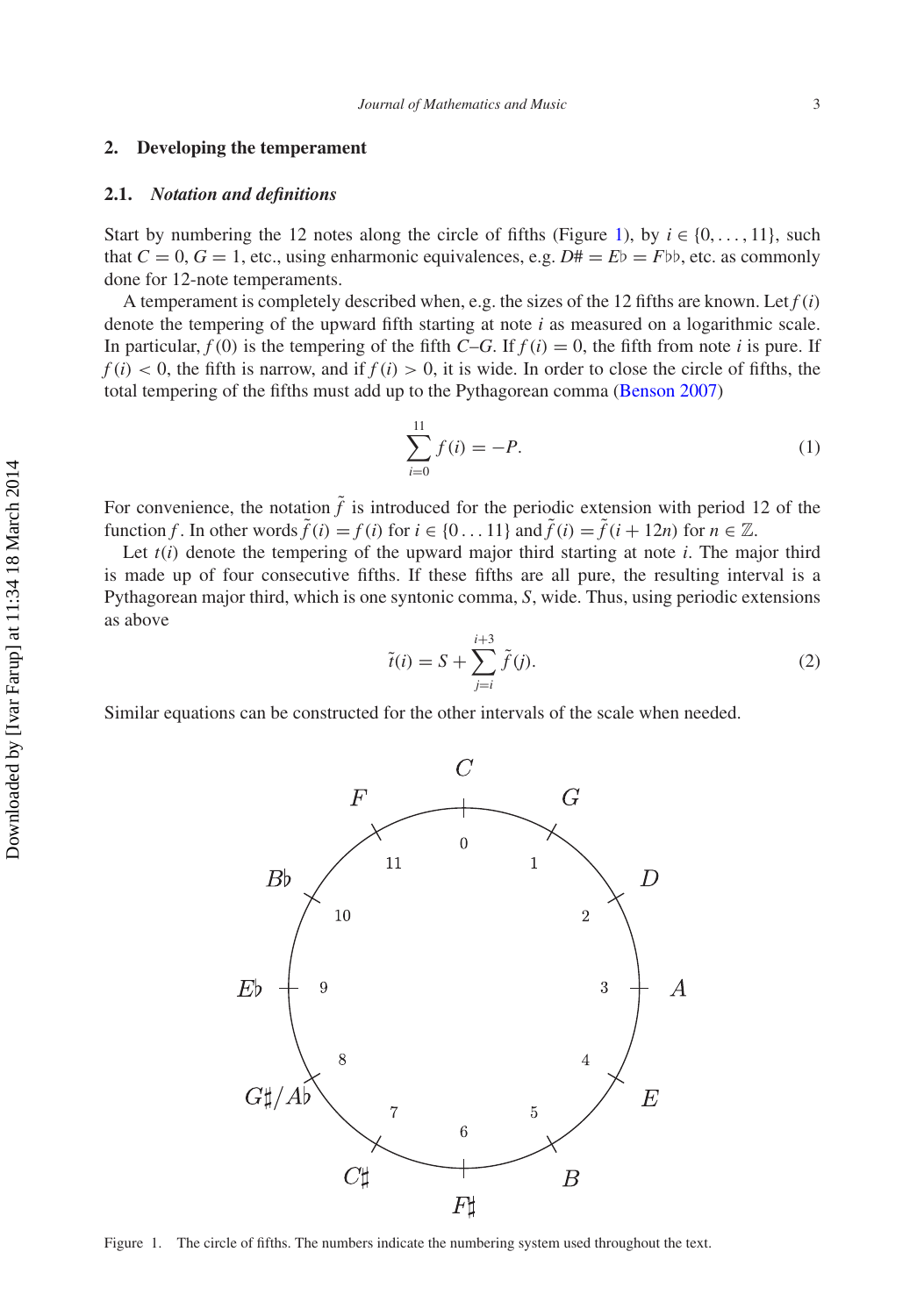#### 4 *I. Farup*

In a circulating temperament, three consecutive major thirds make up one octave. The difference between three pure major thirds and one octave is one diesis, which equals 3*S* − *P*, as follows directly by combining Equations [\(1\)](#page-2-1) and [\(2\)](#page-2-2):

<span id="page-3-1"></span>
$$
\sum_{j=0}^{2} \tilde{t}(i + 4j) = 3S - P, \quad \forall i.
$$
 (3)

#### <span id="page-3-6"></span>**2.2.** *Basic assumptions*

In constructing the temperament, some assumptions must be made. In agreement with many (but not all) authors and historical temperaments [\(Benson 2007,](#page-13-0) [Lindley 1987](#page-13-1)), it is here assumed that no major thirds are tuned narrow, and no fifths are tuned wide, i.e.

$$
\tilde{f}(i) \le 0, \quad \forall i,\tag{4}
$$

<span id="page-3-0"></span>
$$
\tilde{t}(i) \ge 0, \quad \forall i. \tag{5}
$$

Non-equal temperaments most often have a main key of preference [\(Benson 2007\)](#page-13-0). Without loss of generality, it can be assumed that this is the key of *C*. If a different tonal centre is desired, the temperament can easily be transposed. It is then preferred to have *C*–*E* as the least tempered major third, and thus

<span id="page-3-2"></span>
$$
\tilde{t}(i) \ge \tilde{t}(0), \quad \forall i. \tag{6}
$$

The less this major third is tempered, the less equal the resulting temperament becomes. In order to make a parametric temperament, the tempering of this major third is left to be specified by the user. No interval should be tempered more than necessary. This applies in particular to the fifths. Since *t*(0) is the least tempered major third, the average tempering of the four fifths constituting it will have to be the most tempered sequence of four consecutive fifths (Figure [1\)](#page-2-0). A minimized tempering of these fifths is obtained by distributing the total tempering *t*(0) evenly across the first four fifths, giving

<span id="page-3-5"></span>
$$
f(0) = f(1) = f(2) = f(3) = F_0,
$$
\n(7)

where  $F_0$  is the single parameter of choice. Thus, the tempering  $t(0)$  is expressed as

<span id="page-3-3"></span>
$$
t(0) = S + 4F_0,
$$
\n(8)

hence  $F_0$  must be chosen such that  $F_0 \ge -S/4$  in order not to make  $t(0) < 0$ , which would disobey the criterion in Equation [\(5\)](#page-3-0). Also, one must have  $F_0 \le -P/12$  according to Equations  $(1)$ – $(3)$ , else the assumption in Equation  $(6)$  of  $t(0)$  be the least tempered major third will not hold true. Thus, one must have

$$
-\frac{S}{4} \le F_0 \le -\frac{P}{12}.\tag{9}
$$

Similarly, the tempering of the most tempered major thirds should be minimized given the tempering of the least tempered major third, Equation [\(8\)](#page-3-3). According to Equation [\(3\)](#page-3-1), a first step towards this goal can be achieved by setting

<span id="page-3-4"></span>
$$
\tilde{t}(i) \le t(4) = t(8), \quad \forall i. \tag{10}
$$

A common property for historical temperaments is that the least tempered major thirds are close to each other along the circle of fifths (Figures [2](#page-4-0) and [6\)](#page-11-0). Since the tempering *t*(4) and *t*(8)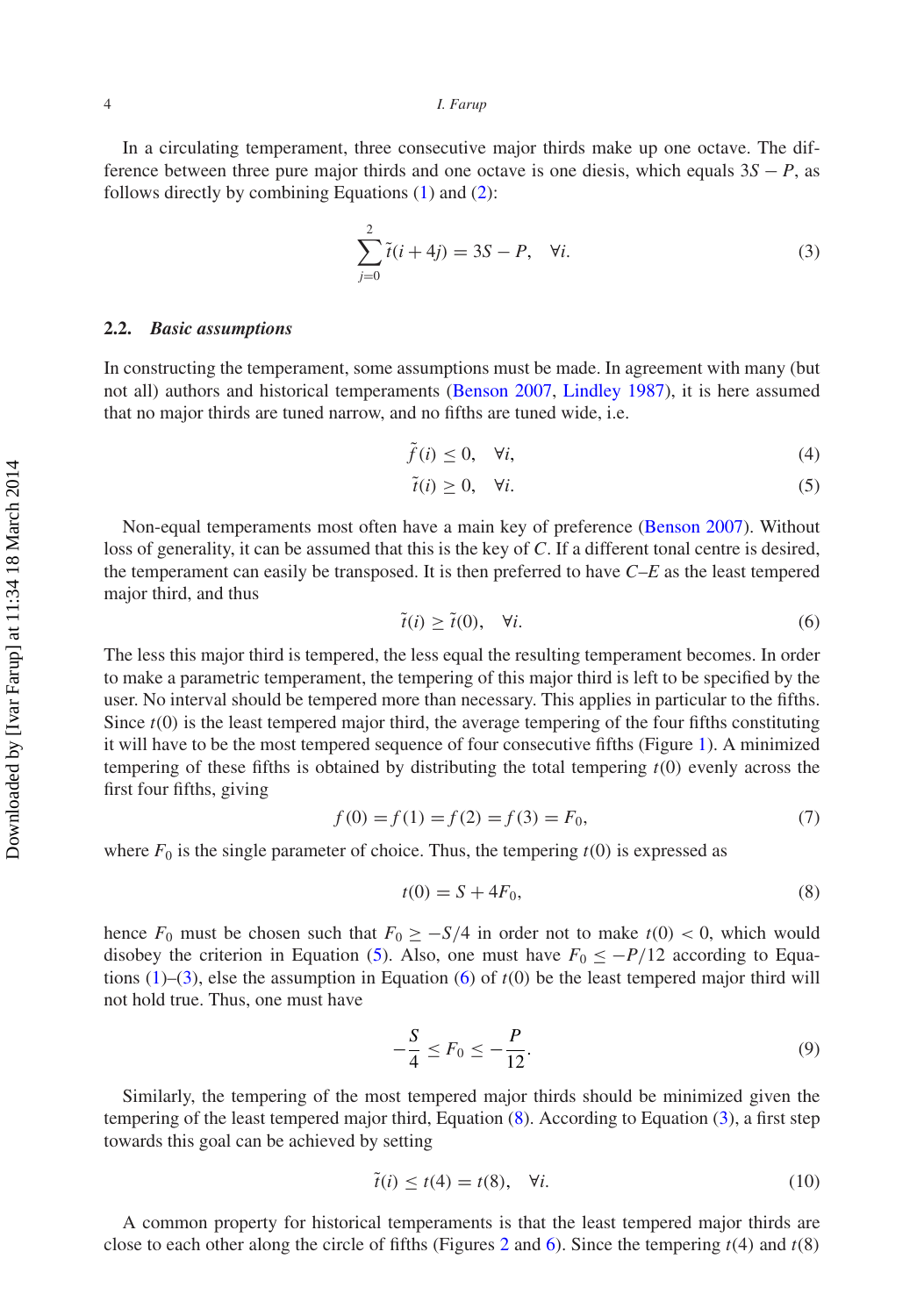is already given, no major third should be wider than these. However, in order to minimize the size of the major thirds close to the tonal centre, the major thirds between  $t(4)$  and  $t(8)$  should be as great as possible within the limit of Equation  $(10)$ . Thus, one must have

<span id="page-4-1"></span>
$$
t(4) = t(5) = t(6) = t(7) = t(8).
$$
\n(11)

Solving Equation [\(11\)](#page-4-1) for the fifths, using Equation [\(2\)](#page-2-2), gives

<span id="page-4-2"></span>
$$
f(4) = f(8),
$$
  
\n
$$
f(5) = f(9),
$$
  
\n
$$
f(6) = f(10),
$$
  
\n
$$
f(7) = f(11).
$$
  
\n(12)

In total, Equations [\(1\)](#page-2-1), [\(7\)](#page-3-5) and [\(12\)](#page-4-2) constitute 9 linear equations for the tempering of the 12 fifths,  $f(i)$ . This means that three degrees of freedom remain in addition to the designedin freedom to select the parameter  $F_0$ . The remaining freedom can be used to set, e.g. three of the remaining major thirds  $t(i)$ ,  $i \in \{1, 2, 3, 9, 10, 11\}$ , or three of the remaining fifths  $f(i)$ ,  $i \in \{4, 5, 6, 7, 8, 9, 10, 11\}$ , any combination of three of these, or any other combination of three independent intervals not following from the nine equations already set.

Although this might seem quite some amount of freedom, the constraints formed by the nine equations following from the assumptions turn out to be quite strict. For example, very few of the existing temperaments known to the author obey all these constraints, the only ones being equal temperament (with  $F_0 = -P/12$ ) and Johann Georg Neidhardt's circulating temperament no. 1 (with  $F_0 = -P/6$ ). This latter temperament can be described by the vector whose components



<span id="page-4-0"></span>Figure 2. The tempering of fifths (black) and major thirds (grey) in Johann Georg Neidhardt's circulating temperament no. 1 as measured in cent. The solid and the dashed horizontal lines show the tempering of major thirds and fifths in equal temperament, respectively.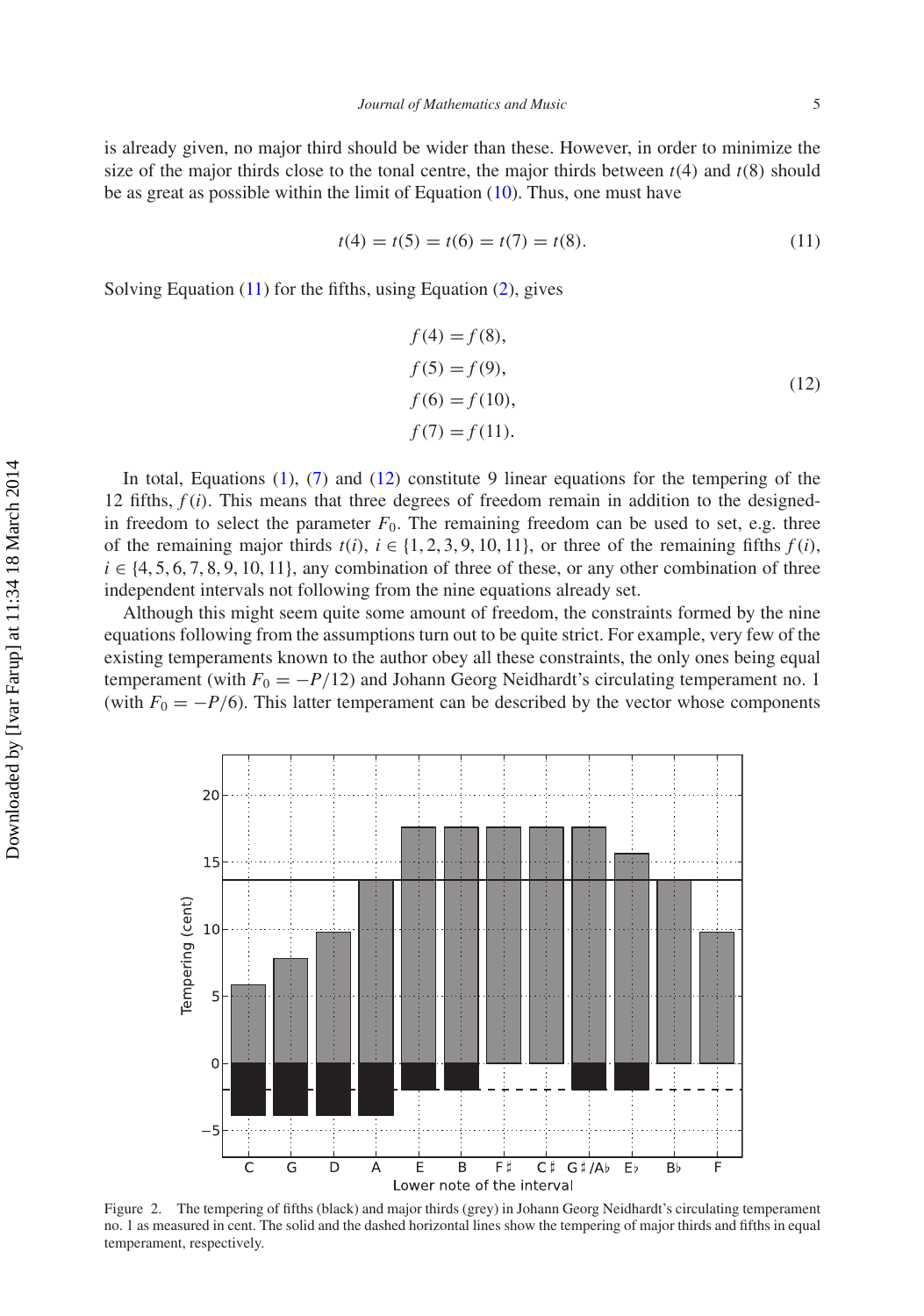

<span id="page-5-0"></span>Figure 3. The tempering of fifths (black) and major thirds (grey) as measured in cent in constructed temperaments with priority for the sharp (above) and flat (below) keys. The solid and the dashed horizontal lines show the tempering of major thirds and fifths in equal temperament, respectively (see Section [2.2](#page-3-6) for details).

are the tempering of the fifths  $f(0), f(1), \ldots, f(11)$ 

$$
\mathbf{f} = -\frac{P}{6}(1 \quad 1 \quad 1 \quad 1 \quad \frac{1}{2} \quad \frac{1}{2} \quad 0 \quad 0 \quad \frac{1}{2} \quad \frac{1}{2} \quad 0 \quad 0)^{\mathrm{T}}.
$$
 (13)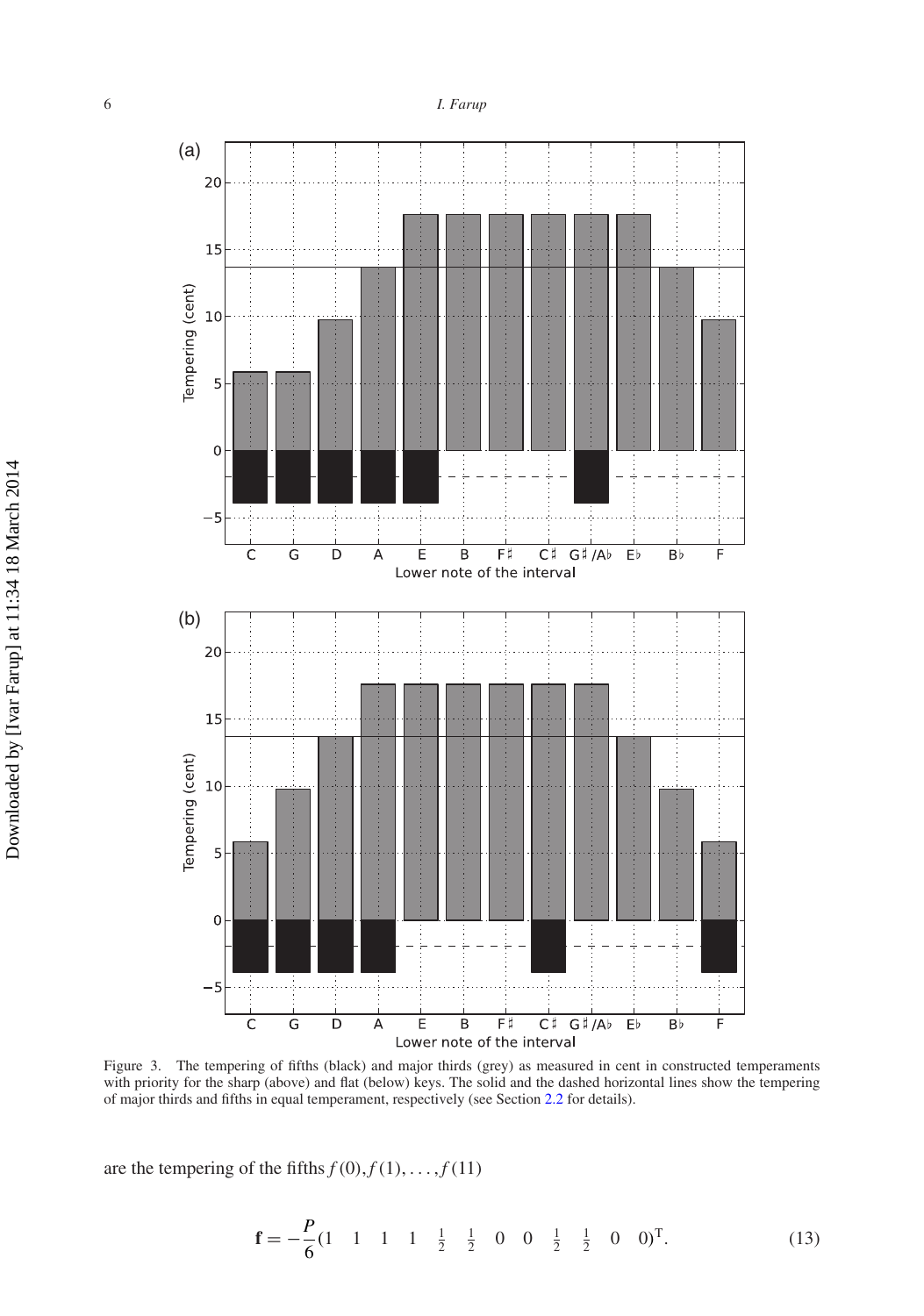An illustration of this temperament is shown in Figure [2.](#page-4-0) The figure shows the tempering of fifths and major thirds in cent. Cent is defined on a logarithmic scale such that one octave equals 1200 cent, and  $P \approx 23.46001038$  cent.

The three remaining parameters can be used to favour keys with sharps or keys with flats as shown in Figure [3.](#page-5-0) These temperaments were obtained as extreme cases by setting  $F_0 = -P/6$ and  $f(9) = f(10) = f(11) = 0$  for the first one, giving

$$
\mathbf{f} = -\frac{P}{6}(1 \quad 1 \quad 1 \quad 1 \quad 1 \quad 0 \quad 0 \quad 0 \quad 1 \quad 0 \quad 0 \quad 0)^{\mathrm{T}}, \tag{14}
$$

and  $f(4) = f(5) = f(6) = 0$  for the second one, giving

$$
\mathbf{f} = \frac{P}{6} (1 \quad 1 \quad 1 \quad 1 \quad 0 \quad 0 \quad 0 \quad 1 \quad 0 \quad 0 \quad 0 \quad 1)^{\mathrm{T}}. \tag{15}
$$

## <span id="page-6-2"></span>**2.3.** *Exploiting symmetries*

Although the possibility of constructing temperaments favouring flats or sharps can be interesting for particular applications, there seems to be no good reason for doing so for a general all-round temperament. Actually, for an optimal temperament, it is reasonable to insist on it being symmetric, i.e. that it does not favour flats over sharps or vice versa. This criterion can be formulated as the major thirds being symmetric about the tonal centre, which in this case is *C*

<span id="page-6-0"></span>
$$
\tilde{t}(i) = \tilde{t}(-i), \quad \forall i. \tag{16}
$$

Inserting the definitions of the major thirds, Equation [\(2\)](#page-2-2) into Equation [\(16\)](#page-6-0) and solving for  $\tilde{f}(i)$ gives the equivalent symmetry of fifths

<span id="page-6-1"></span>
$$
\tilde{f}(2+i) = \tilde{f}(2-i), \quad \forall i. \tag{17}
$$

In other words, if the tempering of the major thirds is symmetric about the  $C-F\sharp$  axis of the circle of fifths (Figure [1\)](#page-2-0), the tempering of the fifths will be symmetric about the *D*–*A*- axis. This result is independent of the assumptions made in Section [2.2,](#page-3-6) but follows directly from the definitions of the relationship between the tempering of the fifths and major thirds, Equation [\(2\)](#page-2-2). Similar symmetry properties can be found for the other intervals in exactly the same way. For example, the major seconds, being made up of two consecutive fifths, will be symmetric about the *G*–*D* axis in the chosen case.

The symmetries in Equation [\(16\)](#page-6-0), or, equivalently, Equation [\(17\)](#page-6-1) constitute six linearly independent equations. Together with the nine equations from the basic assumptions in Section [2.2,](#page-3-6) there are now 15 equations for the 12 unknown fifths. However, they are not all linearly independent, as can be seen, e.g. by writing the equations in matrix form and calculating the rank of the system matrix. Only two of the symmetry equations are linearly independent from the nine equations already established. Thus, even with the symmetry criterion, there is still one remaining degree of freedom.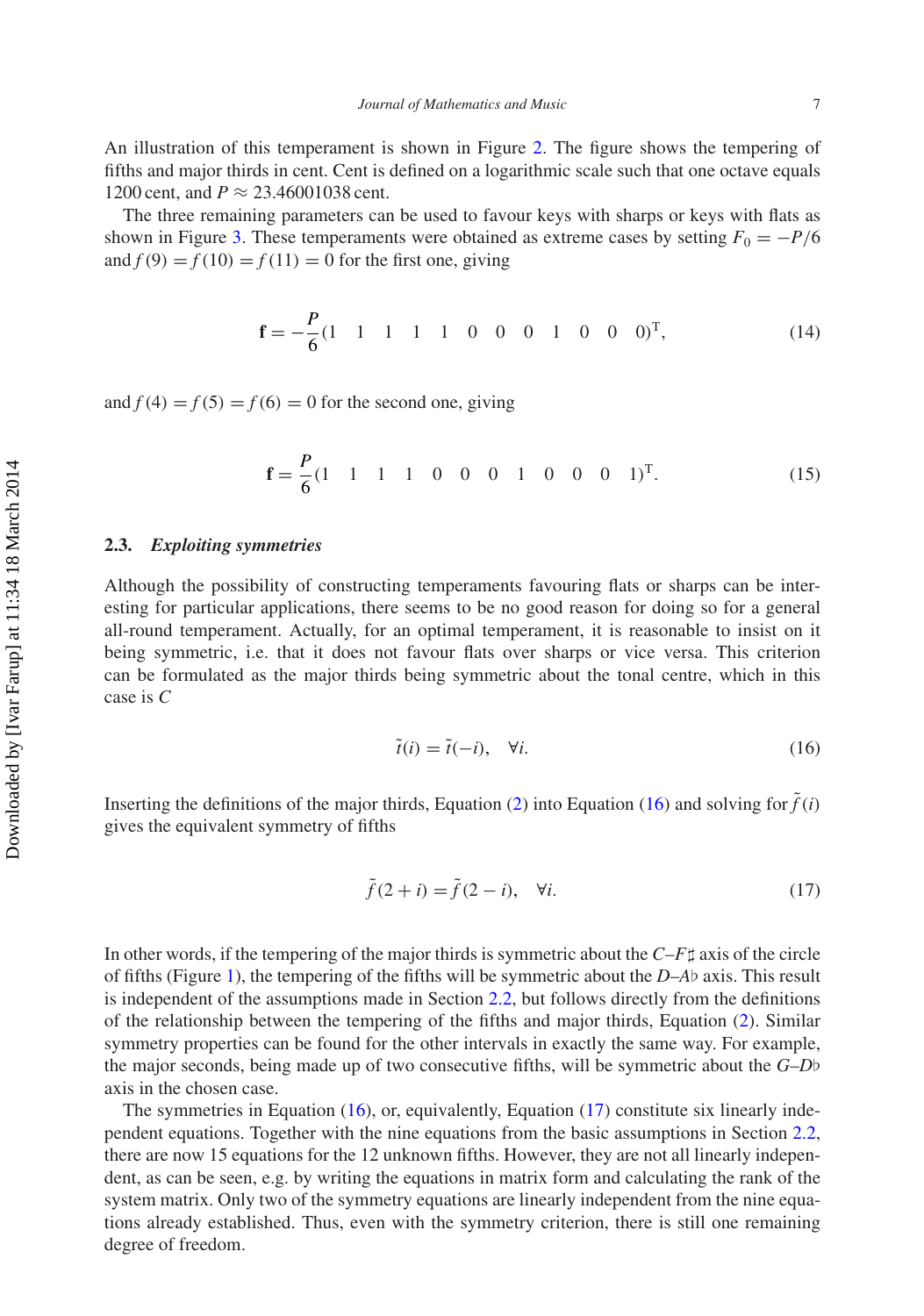The general solution to the set of 11 Equations  $(1)$ ,  $(7)$ ,  $(12)$  and  $(16)$  can be written as

<span id="page-7-0"></span>
$$
\mathbf{f} = \begin{pmatrix} F_0 \\ F_0 \\ F_0 \\ F_1 \\ F_1 \\ -F_0 - F_1 - \frac{P}{4} \\ -F_0 - F_1 - \frac{P}{4} \\ F_1 \\ F_1 \\ F_1 \\ -F_0 - F_1 - \frac{P}{4} \\ -F_0 - F_1 - \frac{P}{4} \\ F_1 \end{pmatrix} .
$$
 (18)

The effect of changing  $F_0$  should be familiar by now; it determines how close to pure the best major third is. The effect of changing  $F_1$  can be studied by setting it to the extreme values of  $F_1 = -F_0 - P/4$  and  $F_1 = 0$ . The resulting temperaments in this case for  $F_0 = -P/6$ are shown in Figure [4.](#page-8-0) Only the four major thirds *t*(1), *t*(3), *t*(9) and *t*(11) are affected. Setting *F*<sup>1</sup> as low as possible, i.e. tempering the *E*–*B* fifth as much as possible within the given constraints, results in a tempering favouring the major thirds closest to the central key along the circle of fifths, whereas setting  $F_1 = 0$  gives priority to the more distant major thirds at the cost of increasing the tempering of the close major thirds. With respect to the criterion of prioritizing the most central major thirds, this should mean that the optimal temperament given  $F_0$  is found by setting  $F_1 = -F_0 - P/4$ . However, there is an even better way to use the remaining degree of freedom.

## <span id="page-7-1"></span>**2.4.** *Number of distinct intervals*

Duffin [\(2000](#page-13-3)) argued strongly that the number of distinct intervals in a circulating temperament should be minimized. This is particularly important when playing together with other instruments, such as bowed string instruments without fixed pitches. Actually, Duffin goes as far as to promote the use of  $\frac{1}{6}$  -comma meantone temperament. As a general temperament for keyboards for a broad range of music, this is not an option due to the number of unusable (wolf) intervals, but the criterion of reducing the number of distinct intervals can be applied also in the current setting. It should be noted that this is completely opposite to Lehman's requirement that a good temperament should have as many distinct interval as possible in order to achieve key personalities [\(Lehman 2005a](#page-13-6), [2005b](#page-13-7)). Here, the Duffin criterion is chosen. Whether this is a good choice or not is a matter of taste and practical considerations that should be left to the discretion of the performing musicians.

In a temperament, as soon as the sizes of all the fifths are known, the sizes of the other intervals can be computed. The tempering of the major seconds equals the sum of two consecutive fifths, major sixths are three consecutive fifths, major thirds are four, major sevenths are five and the tritones are six. The remaining intervals are inversions of these. In the general case, the temperament in Equation [\(18\)](#page-7-0) has three different fifths (and fourths), five major seconds (and minor sevenths), five major sixths (and minor thirds), five major thirds (and minor sixths), five major sevenths (and minor seconds) and seven tritones, adding up to a total of 30 different intervals, not counting inversions. This can be reduced, and has a unique minimum, which is obtained by setting  $F_1 = -F_0/2 - P/8$ . In this case, the eight fifths  $f(4), \ldots, f(11)$  become equal, since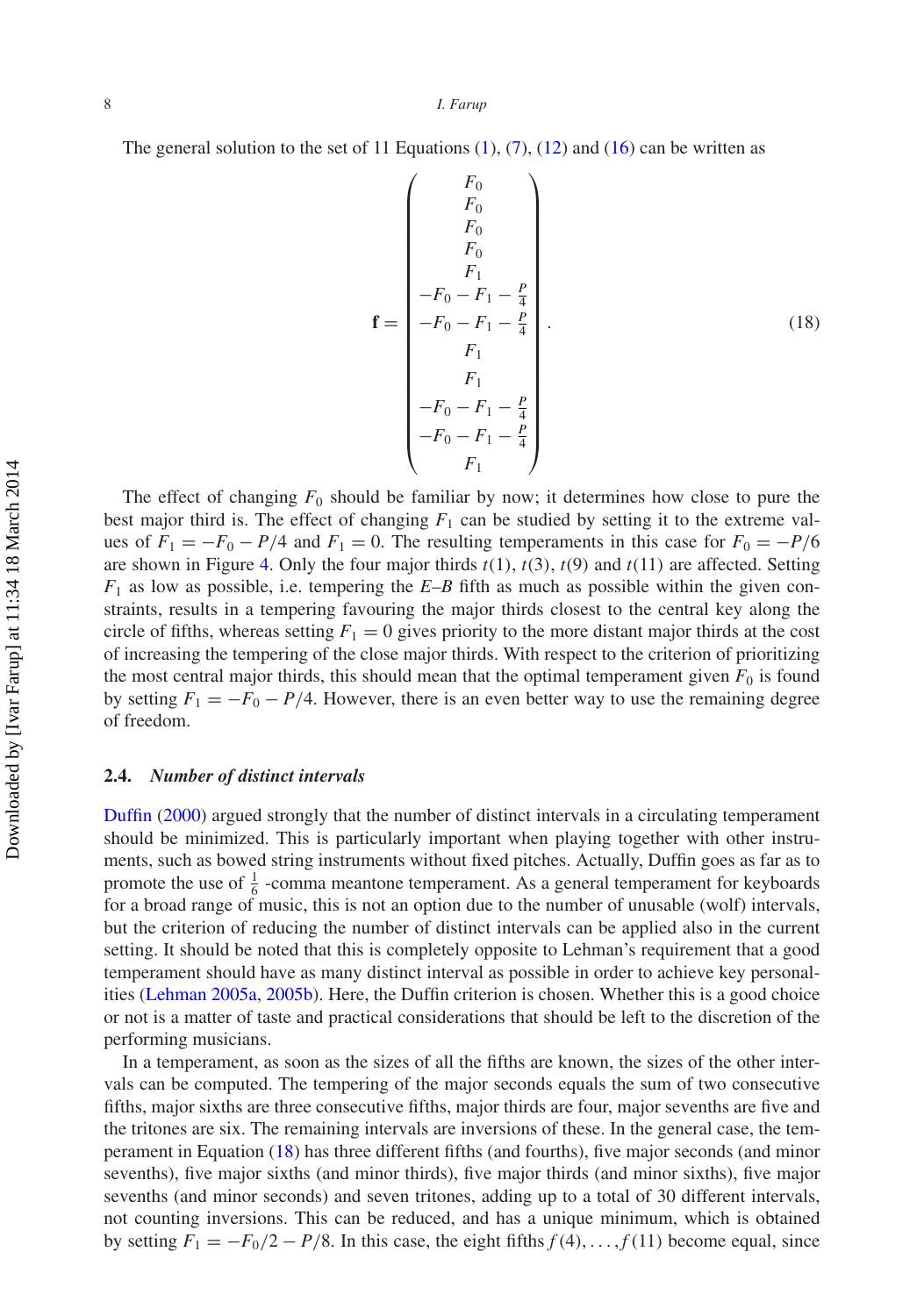

<span id="page-8-0"></span>Figure 4. The tempering of fifths (black) and major thirds (grey) as measured in cent in constructed temperaments with priority for the central (above) and distant (below) keys. The solid and the dashed horizontal lines show the tempering of major thirds and fifths in equal temperament, respectively (see Section [2.3](#page-6-2) for details).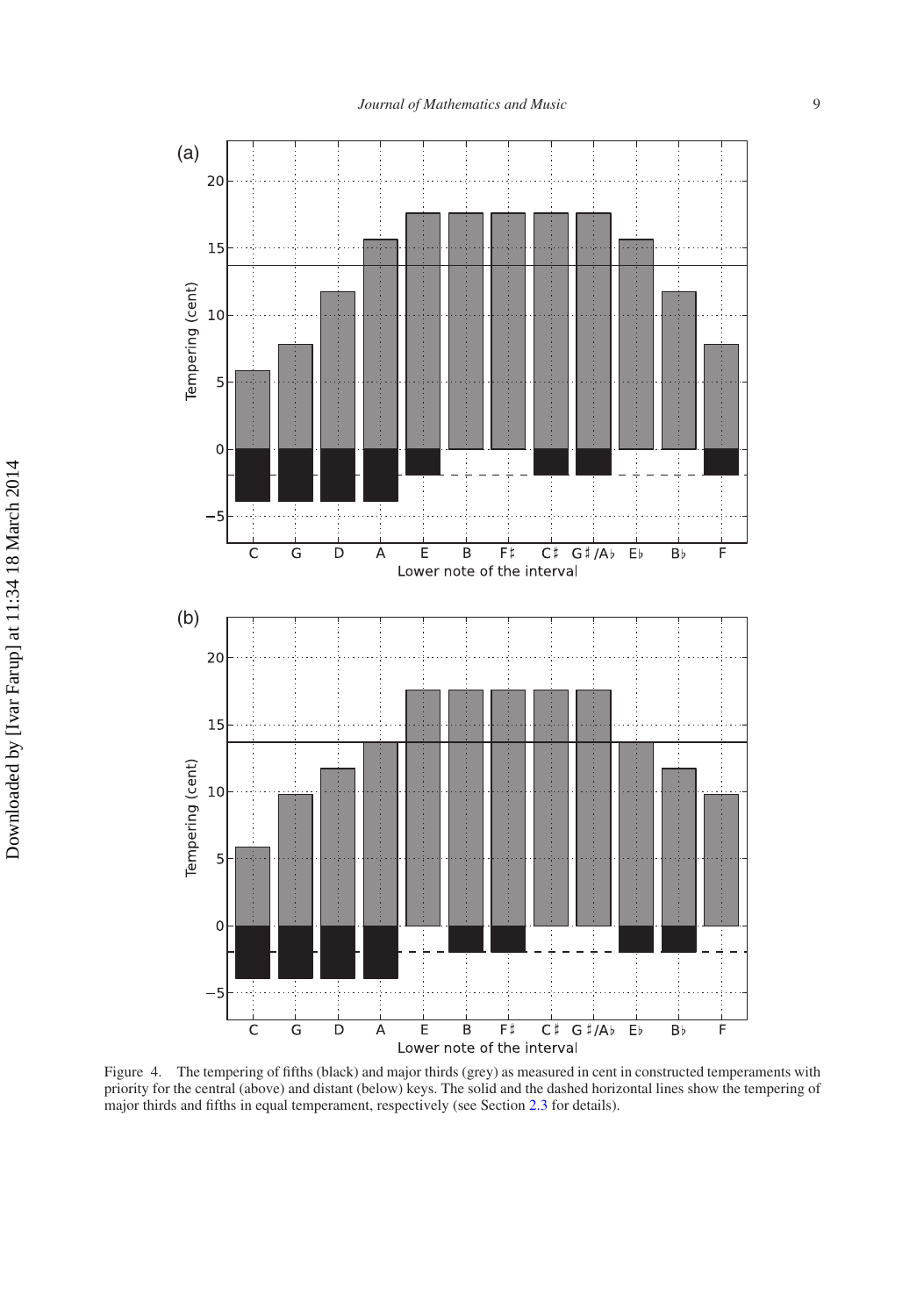$-F_0 - F_1 - P/4 = -F_0/2 - P/8$ . The temperament is then completely described by

<span id="page-9-0"></span>
$$
\begin{pmatrix}\nF_0 \\
F_0 \\
F_0 \\
-F_0 \\
-\frac{F_0}{2} - \frac{P}{8} \\
-\frac{F_0}{2} - \frac{P}{8} \\
-\frac{F_0}{2} - \frac{P}{8} \\
-\frac{F_0}{2} - \frac{P}{8} \\
-\frac{F_0}{2} - \frac{P}{8} \\
-\frac{F_0}{2} - \frac{P}{8} \\
-\frac{F_0}{2} - \frac{P}{8} \\
-\frac{F_0}{2} - \frac{P}{8} \\
-\frac{F_0}{2} - \frac{P}{8} \\
-\frac{F_0}{2} - \frac{P}{8}\n\end{pmatrix}
$$
\n(19)

This particular temperament has two distinct fifths, three major seconds, four major sixths, five major thirds, five major sevenths and five tritones, adding up to a total of 24 intervals, not counting inversions. The resulting temperament is shown in Figure [5](#page-10-0) for various choices of *F*0.

For some special choices of  $F_0$ , there are other even more optimal solutions with respect to this criterion. For  $F_0 = -P/8$  there are two ways to achieve an even lower number of distinct intervals. Setting  $F_1 = -P/8$  in Equation [\(18\)](#page-7-0) gives a total of 20 different intervals, and setting  $F_1 = 0$  gives a total of 17 different intervals. These are hence referred to as the suboptimal and optimal temperaments for  $F_0 = -P/8$ . For  $F_0 = -P/12$ , the resulting limiting case is equal temperament, where there is only one version of each interval, adding up to a total of six distinct non-unison intervals, not counting inversions.

#### **3. Discussion**

#### **3.1.** *Comparison with other temperaments*

Figure [6](#page-11-0) shows the behaviour of well-known temperaments. As a general observation, it should be noted that the overall behaviour is not as systematic and symmetric as for the proposed solution in Figure [5.](#page-10-0) This might be interpreted as the proposed solution being superior to the historic temperaments in this respect, but it could also be taken as an observation undermining criterion (3) in Section [1.](#page-0-1)

Properties of well-known temperaments are shown together with the proposed optimal temperament for several choices of  $F_0$  in Table [1.](#page-12-0) The temperaments are sorted by the size of the best (i.e. least tempered) major third, the size of the worst (i.e. most tempered) major third and the total number of distinct intervals not counting inversions, in order of priority. The table also shows the number of distinct version of the individual intervals. For each size of the best major third, the corresponding version of the suggested temperament is shown. For all of the temperaments listed, the proposed solution has the smallest size of the largest major third, and in many cases also the smallest number of distinct intervals.

Although not the major topic of the current paper, it is interesting to compare the hypothetical Bach temperaments in this respect. Two of the temperaments, Kelletat and Lehman, have a very high number of distinct intervals, whereas three others, Kellner, Barnes and O'Donnell, have a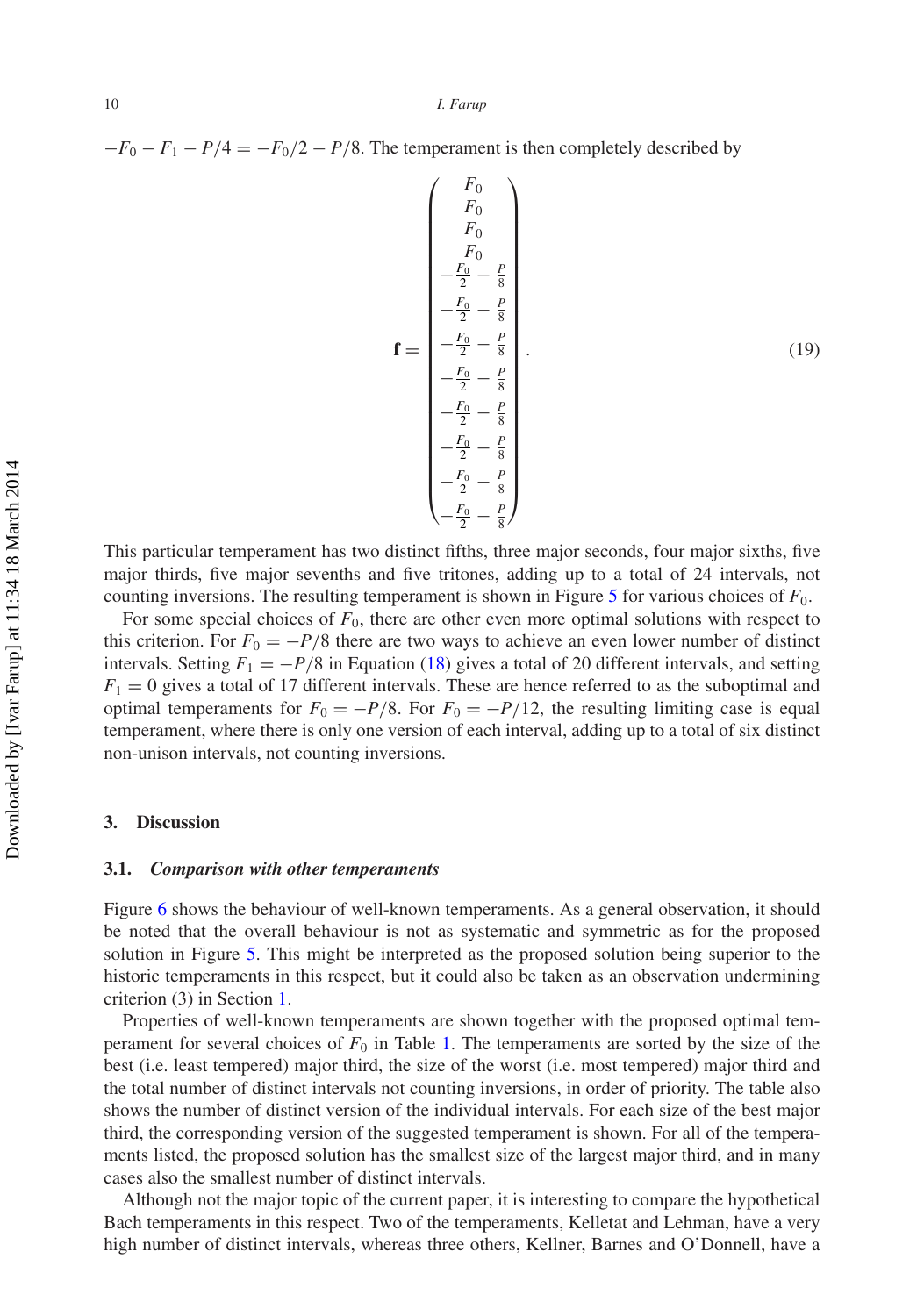

<span id="page-10-0"></span>Figure 5. The tempering of fifths (black) and major thirds (grey) as measured in cent for the different choices of  $F_0 = -S/4$  (top),  $F_0 = -P/6$  (middle) and  $F_0 = -P/8$  (bottom). The solid and the dashed horizontal lines show the tempering of major thirds and fifths in equal temperament, respectively (see Section [2.4](#page-7-1) for details).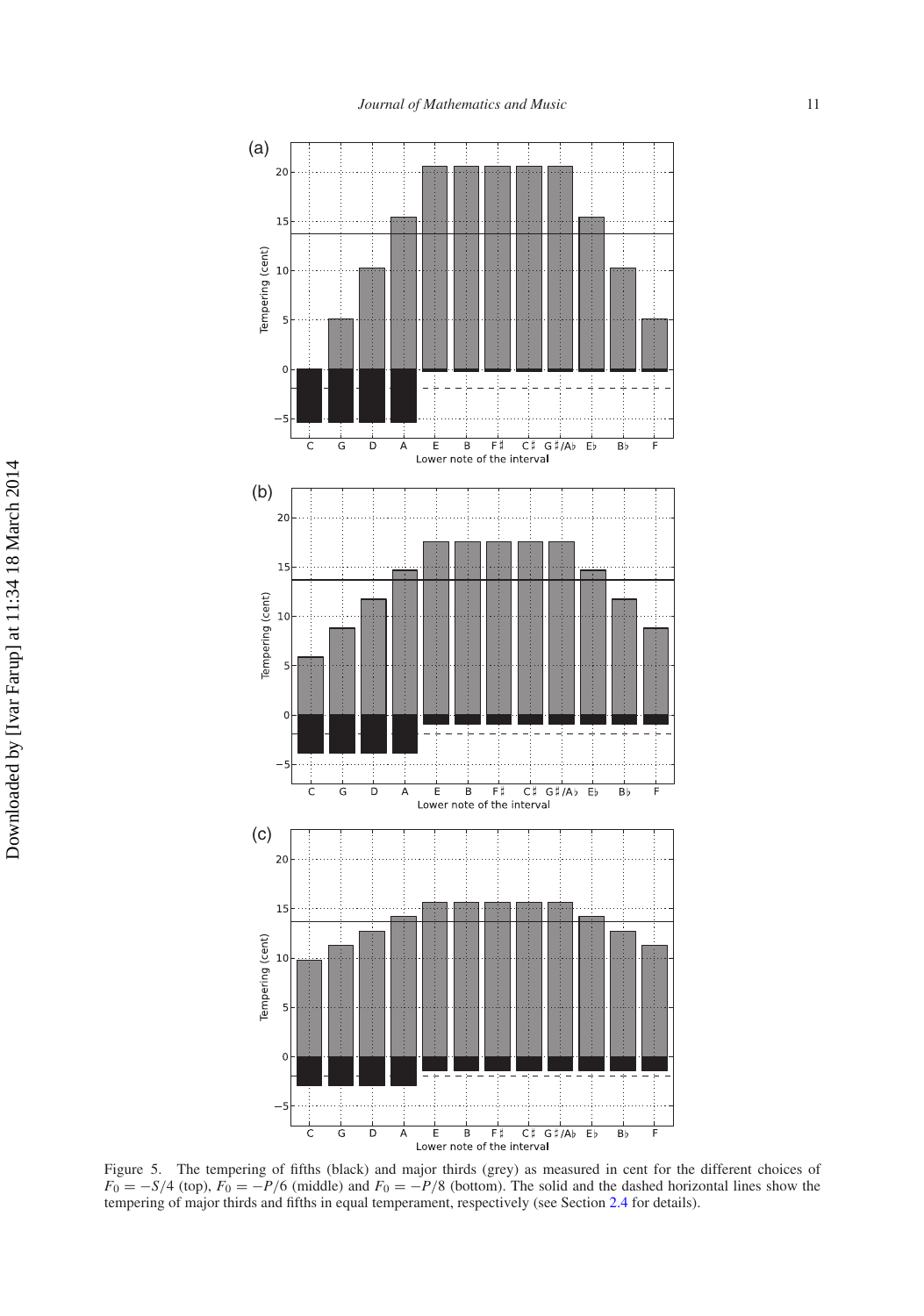

<span id="page-11-0"></span>Figure 6. The tempering of fifths (black) and major thirds (grey) as measured in cent for well-known temperaments. Kirnberger III (top), Valotti (middle) and Lehman's Bach temperament (bottom). The solid and the dashed horizontal lines show the tempering of major thirds and fifths in equal temperament, respectively.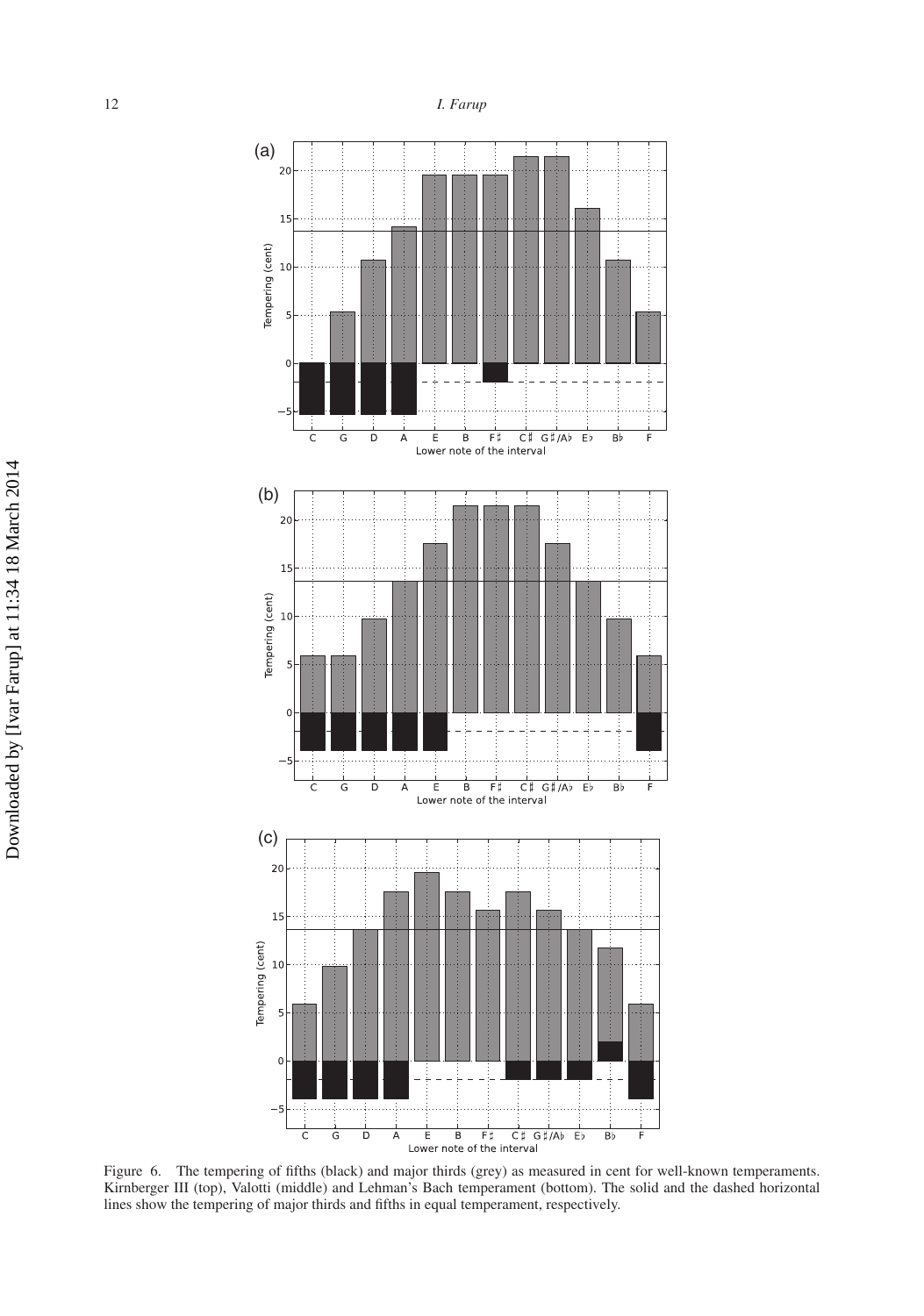|                          | Major thirds (tu) |       | Number of distinct intervals |                |     |                |                |                |       |
|--------------------------|-------------------|-------|------------------------------|----------------|-----|----------------|----------------|----------------|-------|
|                          | Min               | Max   | 5th                          | 2nd            | 6th | 3rd            | 7th            | Tritones       | Total |
| Pure                     | 0.00              | 41.06 | 3                            | 3              | 4   | $\overline{2}$ | $\overline{4}$ | $\overline{4}$ | 20    |
| 1/4-comma meantone       | 0.00              | 41.06 | 2                            | $\overline{2}$ | 2   | $\overline{2}$ | $\overline{2}$ | $\overline{c}$ | 12    |
| Kelletat                 | 0.00              | 21.51 | 4                            | 6              | 8   | 9              | 10             | 10             | 47    |
| Kirnberger III           | 0.00              | 21.51 | 3                            | 4              | 5   | 7              | 8              | 8              | 35    |
| Proposed, $F_0 = -S/4$   | 0.00              | 20.53 | $\overline{c}$               | 3              | 4   | 5              | 5              | 5              | 24    |
| Kellner                  | 2.74              | 21.51 | $\overline{c}$               | 3              | 4   | 5              | 5              | 6              | 25    |
| Proposed, $F_0 = -P/5$   | 2.74              | 19.16 | $\overline{c}$               | 3              | 4   | 5              | 5              | 5              | 24    |
| Werckmeister III         | 3.91              | 21.51 | $\overline{c}$               | 3              | 4   | 4              | 4              | 5              | 22    |
| Proposed, $F_0 = -3P/16$ | 3.91              | 18.57 | $\overline{2}$               | 3              | 4   | 5              | 5              | 5              | 24    |
| Valotti                  | 5.87              | 21.51 | $\overline{c}$               | 3              | 4   | 5              | 6              | 7              | 27    |
| Lehman                   | 5.87              | 19.55 | 4                            | 4              | 6   | 7              | 8              | 9              | 38    |
| <b>Barnes</b>            | 5.87              | 21.51 | $\overline{2}$               | 3              | 4   | 5              | 6              | 5              | 25    |
| Neidhardt no. 1          | 5.87              | 17.60 | 3                            | 5              | 5   | 6              | 7              | 9              | 35    |
| Proposed, $F_0 = -P/6$   | 5.87              | 17.60 | $\overline{c}$               | 3              | 4   | 5              | 5              | 5              | 24    |
| Sorge                    | 9.78              | 17.60 | 3                            | 5              | 5   | 4              | 6              | 7              | 30    |
| Neidhardt 4              | 9.78              | 17.60 | 4                            | 4              | 5   | 4              | 6              | 5              | 28    |
| O'Donnell                | 9.78              | 17.60 | 3                            | 4              | 5   | 4              | 5              | 5              | 26    |
| Proposed, $F_0 = -P/8$   | 9.78              | 15.64 | 2                            | 3              | 4   | 5              | 5              | 5              | 24    |
| Suboptimal, $F_0 = -P/8$ | 9.78              | 15.64 | $\overline{2}$               | 3              | 3   | 3              | 4              | 5              | 20    |
| Optimal, $F_0 = -P/8$    | 9.78              | 15.64 | $\overline{2}$               | 3              | 3   | 3              | 3              | 3              | 17    |
| Equal temperament        | 13.69             | 13.69 | 1                            |                |     |                | 1              |                | 6     |

<span id="page-12-0"></span>Table 1. Comparison of the suggested optimal temperament with well-known existing temperaments.

Note: The temperaments are sorted by the best major third, the worst major third (in cent) and the total number of distinct intervals, in order of priority.

very low number. To the best of the author's knowledge, this particular aspect has not been much debated in the construction of Bach temperaments.

According to Table [1,](#page-12-0) the proposed temperament is superior to the other selected temperaments with respect to the chosen set of musical requirements. However, this does not necessarily mean that it is in any sense better than other temperaments. Appreciating the subtle nuances of different temperaments is something that has to be learned and trained, and in the end, people end up preferring different solutions. It is therefore the author's opinion that it does not make very much sense to perform perceptual experiments with the goal of showing that some temperament is better than some other. The only way to really judge a temperament (like any other subject of taste) is to try it out on a real acoustic instrument and make up one's own opinion. Thus, the following two paragraphs solely represent the author's personal opinion, and is not supposed to represent any scientific result.

With  $F_0 = -\frac{S}{4}$ , the resulting temperament in many ways resembles Kirnberger III. The narrowest major third is pure, and there are big differences in key personalities. However, the widest major third is less tempered than in Kirnberger III. Also, while Kirnberger III is quite asymmetric favouring keys with sharps, the proposed solution is much more symmetric. The major triads on  $E$ ,  $B$  and  $F\sharp$  are somewhat better in Kirnberger III, but all other triads sound better to the author in the proposed solution.

With  $F_0 = -P/6$ , the resulting temperament shares the size of the best major thirds with both the Valotti and Lehman temperaments. However, it differs from Valotti in that the worst major third is much better, thus giving an improved rendering of the keys distant from the tonal centre. It differs from the Lehman temperament in that the key personalities are not as strong. This may be judged as a drawback or as a benefit depending on taste. The keys with sharps are generally better with the proposed solution, whereas the keys with flats,  $A\flat$  major,  $E\flat$  major and  $F$  major in particular, sound more pleasing in Lehman's temperament. The  $E$ – $G\sharp$  major third is significantly purer in the proposed solution compared with Lehman's temperament. The number of distinct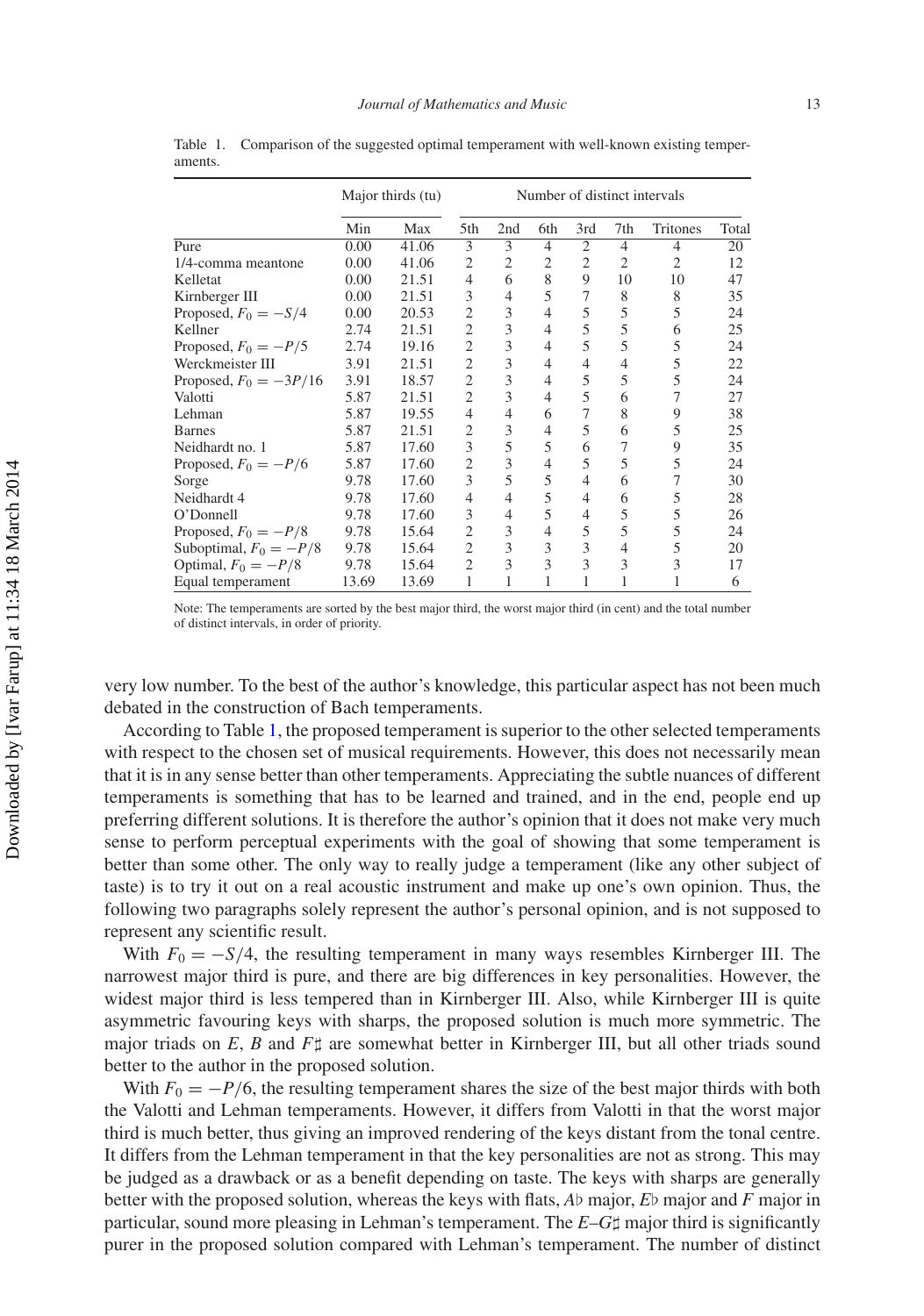intervals is also very different between these two temperaments. Thus, the melodic lines might be less interesting, but more smooth with the proposed temperament, but, according to [Duffin](#page-13-3) [\(2000\)](#page-13-3) the proposed solution will be easier to adapt to for musicians playing bowed string instruments.

#### **3.2.** *Practical tuning recipe*

With some training, the temperament in Equation [\(19\)](#page-9-0) can be tuned by ear on keyboard instruments. Here is a brief outline on how it can be achieved: temper the major third *C*–*E* as preferred; it should be pure or slightly wide. The choice prescribes the single parameter  $F_0$ . Then, tetrasect the major third into four equal fifths according to common procedure (for detailed instructions on how to perform the tetrasection of the major third by ear, see, e.g. [Bavington 2007\)](#page-13-16). Tune *G*/*A* such that the major thirds  $E - G \sharp$  and  $Ab - C$  are equally wide. Finally, tetrasect the major thirds  $E-G\sharp$  and  $Ab-C$ . With some exercise, this can be performed quite accurately and rapidly by ear.

## **4. Conclusion**

A parametric circulating temperament is constructed. It is optimal with respect to a heuristically selected set of prioritized musical requirements, and, thus superior to other well-known temperaments with respect to the chosen criteria. The criteria are of course subject to debate, but if the criteria are agreed upon, the resulting temperament is shown to be optimal. According to the author's personal opinion, it lends itself well to a broad range of musical genres.

## **Acknowledgment**

The author would like to thank the editors and the reviewers for fruitful comments and suggestions for the manuscript.

#### **References**

- <span id="page-13-11"></span>Amiot, E. 2009. "Discrete Fourier Transform and Bach's Good Temperament." *Music Theory Online* 15 (2). [http://www.](http://www.mtosmt.org/issues/mto.09.15.2/mto.09.15.2.amiot.html) [mtosmt.org/issues/mto.09.15.2/mto.09.15.2.amiot.html](http://www.mtosmt.org/issues/mto.09.15.2/mto.09.15.2.amiot.html)
- <span id="page-13-5"></span>Barnes, J. 1979. "Bach's Keyboard Temperament." *Early Music* 7 (2): 236–249.
- <span id="page-13-16"></span>Bavington, P. 2007. *Clavichord Tuning and Maintenance*. London: Keyword Press.
- <span id="page-13-0"></span>Benson, D. 2007. *Music: A Mathematical Offering*. Cambridge: Cambridge University Press.
- <span id="page-13-3"></span>Duffin, R. W. 2000. "Why I Hate Vallotti (or is it Young?)." *Historical Performance*, 1 (online). [http://music.](http://music.case.edu/~rwd/Vallotti/T1/page1.html) case.edu/∼[rwd/Vallotti/T1/page1.html](http://music.case.edu/~rwd/Vallotti/T1/page1.html)
- <span id="page-13-2"></span>Duffin, R. W. 2007. *How Equal Temperament Ruined Harmony: And Why You Should Care*. London: W. W. Norton & Company, Ltd.
- <span id="page-13-13"></span>Goldstein, A. 1977. "Optimal Temperament." *SIAM Review* 19 (3): 554–562.
- <span id="page-13-12"></span>Hall, D. 1973. "The Objective Measurement of Goodness-of-Fit for Tunings and Temperaments." *Journal of Music Theory* 17 (2): 274–290.
- <span id="page-13-8"></span>Jencka, D. 2005. "Tempering Bach's Temperament." *Early Music* 33 (3): 545–548.
- <span id="page-13-9"></span>Jencka, D. 2006. "The Tuning Script form Bach's Well Tempered Clavier: A Possible 1/18th PC Interpretation." Accessed March 25, 2011. <http://bachtuning.jencka.com/essay.htm>
- <span id="page-13-4"></span>Kellner, H. A. 1977. "Eine Rekonstruktion der wohltemperierten Stimmung von Johann Sebastian Bach [A reconstruction of the well-tempered tuning of Johann Sebastian Bach]." *Das Musikinstrument* 26 (1): 34–35.
- <span id="page-13-6"></span>Lehman, B. 2005a. "Bach's Extraordinary Temperament: Our Rosetta Stone–1." *Early Music* 33 (1): 3–23.
- <span id="page-13-7"></span>Lehman, B. 2005b. "Bach's Extraordinary Temperament: Our Rosetta Stone–2." *Early Music* 33 (2): 211–231.
- <span id="page-13-1"></span>Lindley, M. 1987. "Stimmung und Temperatur." In *Geschichte der Musiktheorie*, edited by F. Zaminer, Vol. 6, 109–332. Darmstadt: Wissenschaftliche Buchgesellschaft.
- <span id="page-13-15"></span>Milne, A. J., W. A. Sethares, R. Laney, and D. B. Sharp. 2011. "Modelling the Similarity of Pitch Collections with Expectation Tensors." *Journal of Mathematics and Music* 5 (1): 1–20.
- <span id="page-13-10"></span>O'Donnell, J. 2006. "Bach's Temperament, Occam's Razor, and the Neidhardt Factor." *Early Music* 34 (4): 625–634.
- <span id="page-13-14"></span>Plomp, R., and W. Levelt. 1965. "Tonal Consonance and Critical Bandwidth." *Journal of the Acoustical Society of America* 38 (4): 548–560.